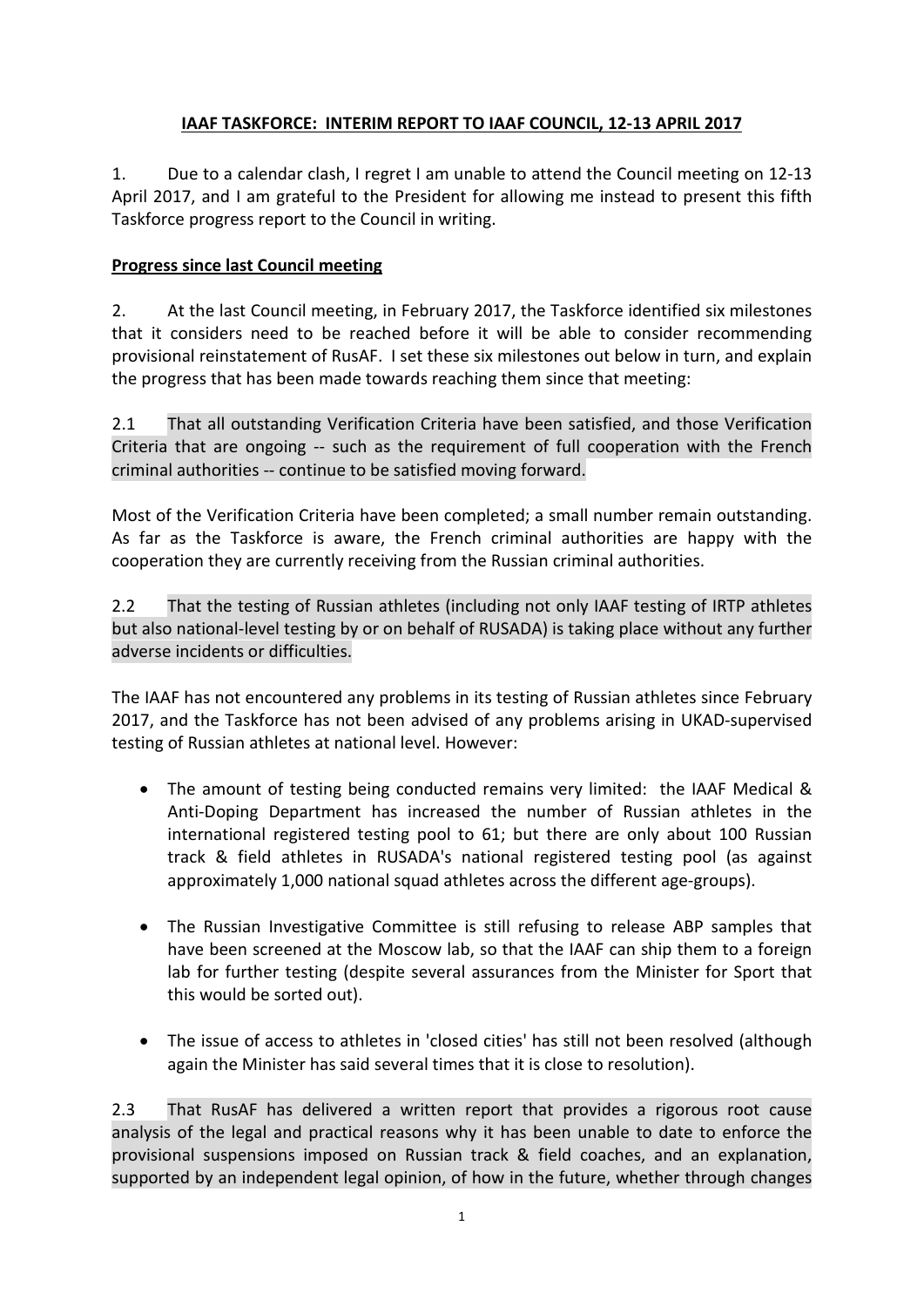in the law, in contractual arrangements or otherwise, it will be able to enforce all suspensions (whether provisional or final) imposed on athletes and athlete support personnel under its jurisdiction in an effective and timely fashion.

RusAF has provided a short 'legal opinion on provisional suspension of coaches' (albeit that it is signed only by RusAF executive director A. Parkin), which Taskforce counsel Jon Taylor is currently reviewing. RusAF has also provided copies of correspondence indicating that, following CAS's imposition of a 10 year ban on the coach Vladimir Mokhnev (who was seen coaching athletes in the ARD documentary broadcast in February 2017), Mr Mokhnev no longer holds his previous position as a coach on the staff of the Yakovlev Olympic Reserve School of the Kursk Region.

On 7 February 2017, RusAF posted the following notice on its website: *'We appeal to all athletes, coaches and support personnel to follow the Verification Criteria, otherwise RusAF will not get reinstated to IAAF membership. We explain again that disqualified or suspended athletes and coaches may not and must not stay, coach and train (even at their own expense) at the facilities of physical culture and sports organizations of the Russian Federation, as well as at overseas facilities, where athletes of Russian national team have training events. These facts seriously undermine all of the reforms and make it impossible for RusAF to be reinstated to IAAF membership'*.

On 22 March 2017, ARD reported that it had evidence that Dr Sergey Portugalov (provisionally suspended since August 2015 for doping Russian athletes, and recently banned for life by CAS) was working until recently at a federal sports scientific institute in Moscow, and that in March 2017 a Moscow medical centre that its sports medicine department (which provides medical support to elite athletes) was run by Dr Portugalov (but when confronted it removed his name from its website and denied that he had ever worked there). We will ask RusAF to confirm it has taken appropriate steps to ensure that no track & field athletes are working with Dr Portugalov.

2.4 That there has been an appropriate official response to the McLaren reports, specifically addressing Professor McLaren's findings that officials from the Ministry for Sport, the FSB, and the Centre for Sport Preparation were involved in the doping scheme, either by convincingly rebutting those findings or else by acknowledging and properly addressing them.

On 7 February 2017, RusAF 1st VP Andrey Silnov said that *'there are no facts there [in the McLaren Report], just assertions, and we're gradually proving that it's not a state structure, a system'*. Similarly, on 27 February 2017 ROC President Alexander Zhukov said it was *'clear that the serious evidence in the McLaren report does not exist'*.

On the other hand, in a meeting in Moscow in February 2017, Colonel Zherdev, a representative of the Investigative Committee of the Russian Federation, assured the Taskforce that the Committee would conduct an exhaustive investigation into the facts set out in the McLaren Report, and anyone found to have done wrong will be brought to justice. And on 7 February 2017 Deputy PM Vitaly Mutko said *'There were many abuses and breaches. Athletes broke the rules and many coaches don't understand how to work without*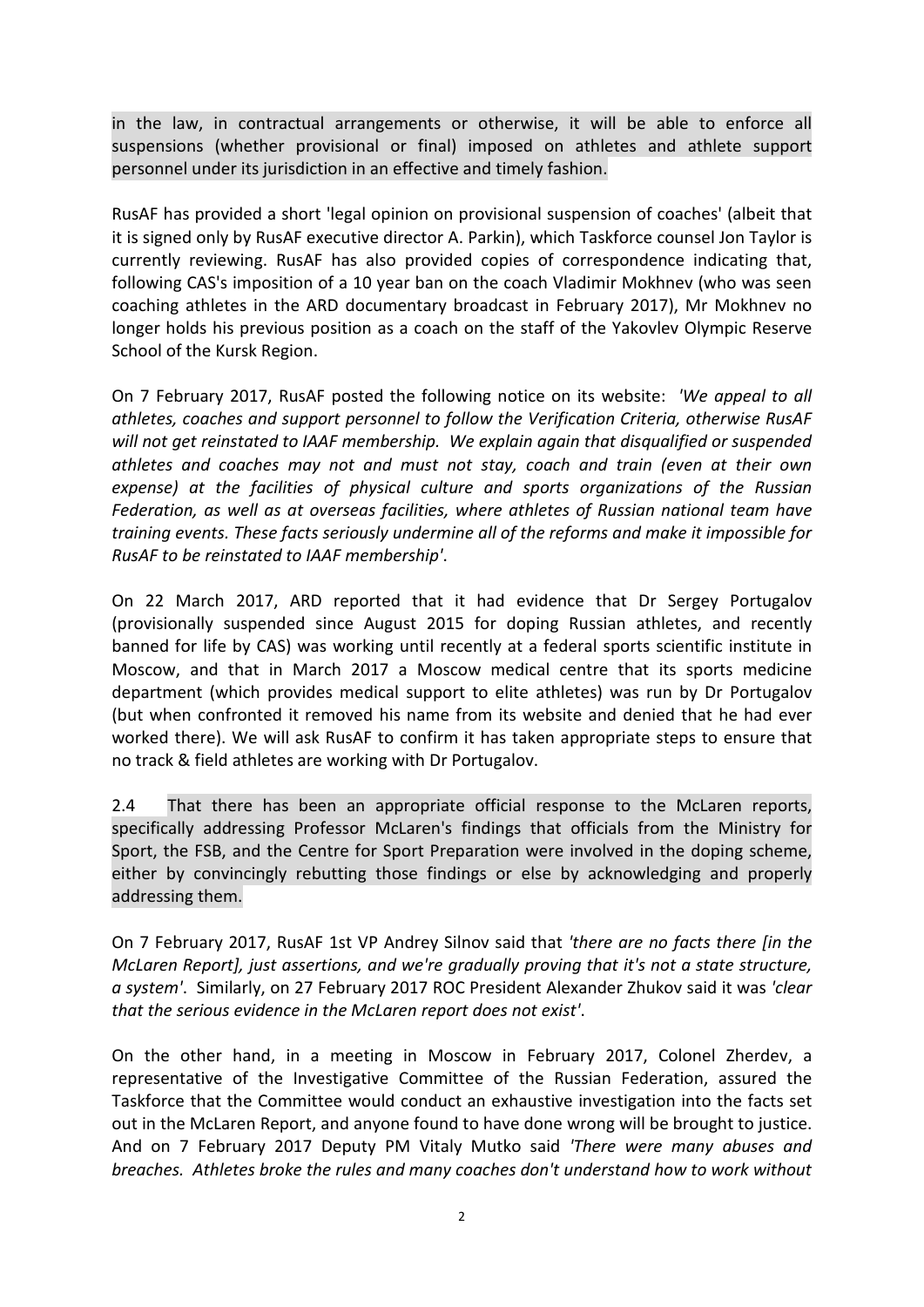*doping, and it's high time for them to retire'*; while on 17 February 2017 he said: *'We will achieve nothing until we call to account the people encouraging athletes [to dope]. Now we dismiss these people. We have dozens of coaches, who have been under investigation, how have lost the right to work in athletics, lost their status'*. We will ask RusAF for details of the coaches who have been fired on these grounds.

Most significantly, in a speech on 1 March 2017, the President of the Russian Federation, Vladimir Putin, said that public officials should consider the results of the McLaren investigation *'despite its drawbacks'*, *'because we need to admit that some cases of doping have really been detected, as doping is completely unacceptable. This means that the current Russian anti-doping system has failed, and this is our fault'*, even if *'there has never been, is not and, I hope, will never be'* any state-run doping program in Russia. President Putin reportedly pledged that a new anti-doping system would be established in Russia, under the control of an independent agency instead of the Ministry for Sport, and he said he hoped the Investigative Committee would complete its investigation into the McLaren Report soon, and identify *'those responsible for the current situation'*. The Taskforce awaits the Investigative Committee's report.

2.5 That RusAF has taken demonstrable objective and practical steps to cultivate the clean sport movement championed by Andrey Dmitriev and his colleagues, including having RusAF's leading officials, athletes and coaches speak in support of the movement, and providing financial and other practical assistance to the movement as appropriate.

In January 2017 Russian 1500m runner Andrey Dmitriev spoke out publicly, first in an on-line blog and then on German television, about the continuing culture of doping in Russian track & field. Taskforce members met with Mr Dmitriev in Moscow in February 2017, and were impressed with the efforts he was making, with some colleagues, to start a public debate and a popular movement in support of clean sport.

On 24 January 2017, RusAF posted the following notice on its website: *'The All-Russian Athletics Federation considers the fight against doping to be a priority direction of its activity. In this regard, the president of the federation Dmitry Shlyakhtin said: "The Federation has worked to analyze the number of anti-doping rule violations in each coaching group. The Ministry of Sport of the Russian Federation and RUSADA will be informed of the results of this work for an appropriate response. It was decided that for each subsequent case of doping, a thorough investigation will be conducted with the application of sanctions not only to the athlete, but also to his trainer. We remind you that in accordance with the labor legislation the trainer is obliged to take measures to prevent violations of the all-Russian anti-doping rules and anti-doping rules approved by international anti-doping organizations by the athlete. VFLA welcomes the formation of an anti-doping environment in Russian track and field athletics as one of the criteria for restoring to the IAAF. The latest cases of zero tolerance of doping among athletes and informing the general public about it in the media and online resources are evidence of a belief in pure sport. The Federation is ready to react independently to objective cases of anti-doping rule violations. It is for this purpose that a hotline has been set up and an e-mail address (maria\_t@rusathletics.com) has been brought to the entire track and field community to which you can send any*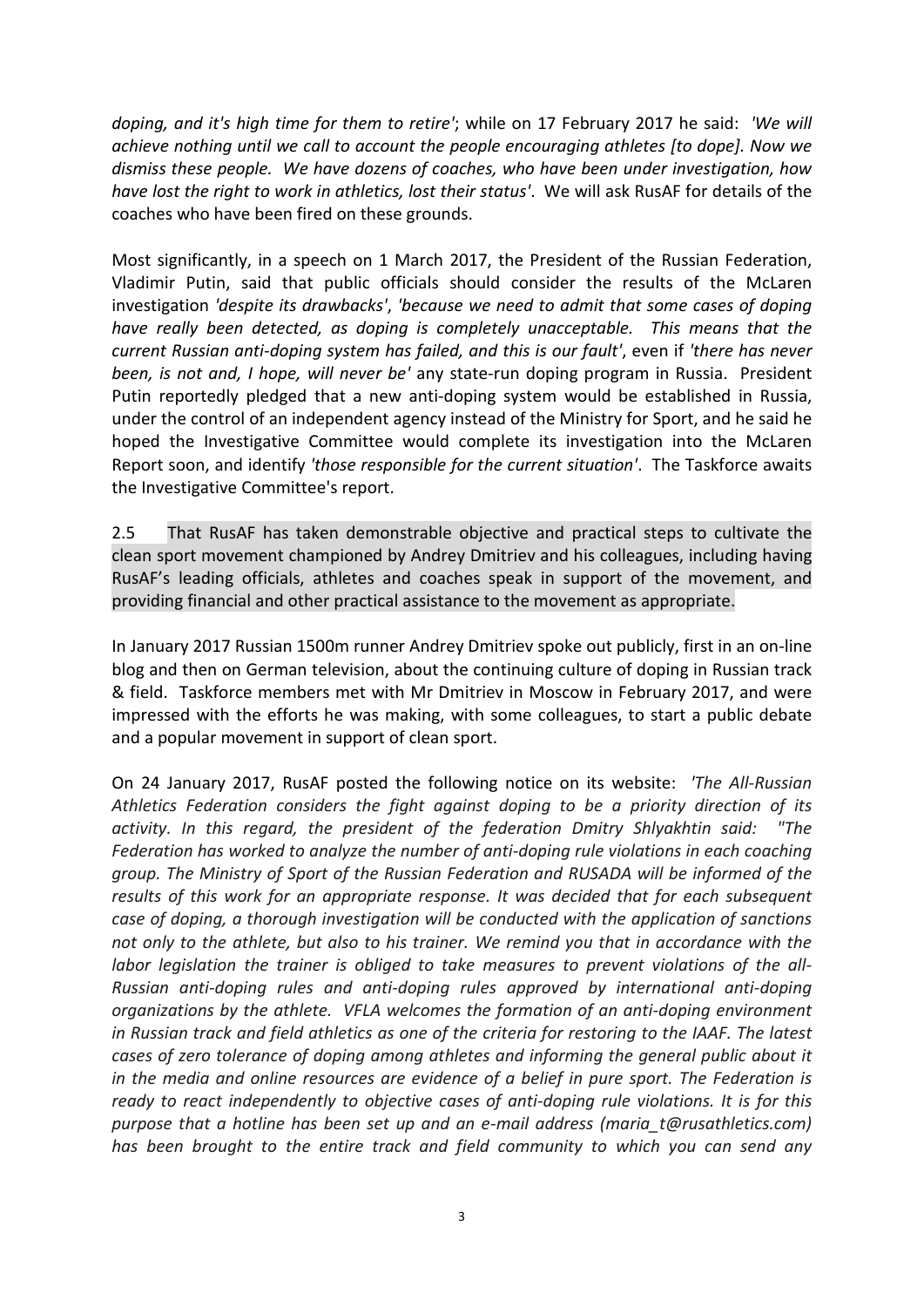*information about doping violations and suggestions for improving anti-doping work. We believe that this way, constructively cooperating, we can minimize the use of doping".'*

On 15 February 2017, Mr Shlyakhtin told me that *'his [Dmitriev's] statements to foreign media and absence of desire to contact with the Russian relevant authorities investigating similar situations and officials of the federation trying to fight against doping in sport and ready to support him seem very strange to us and indicated a kind of "game" from his side. However, we will take all the possible steps to support Dmitriev and other whistleblowers'*. Mr Shlyakhtin said that he and national team head coach Yuriy Borzakovskiy would speak at the National Indoor Championships in February 2017 *'in support of the formation of open anti-doping environment and will also give a positive comment on Dmitriev's statements concerning suspended coaches trying to participate in athletes' trainings'*. We await confirmation from Mr Shlyakhtin that that happened as promised. We have not seen any other public statement from RusAF that supports Mr Dmitriev or praises him for his actions.

We also understand that Mr Shlyakhtin, RusAF executive director Alexander Parkin, and RusAF sports director Mr Kruporushnikov have reached out to Mr Dmitriev and/or the 'Rocket Sport Project' (**RSP**) with which he was associated (even if to date it appears the support has taken the form of more words than tangible actions).

However, Mr Dmitriev himself has advised us that:

- various prominent people (including Deputy PM Vitaly Mutko, Elena Isinbayeva, RusAF national team coach Yuriy Borzakovskiy, and RusAF  $1<sup>st</sup>$  VP Andrey Silnov) publicly criticised him for his actions, and he was branded a 'traitor' and a liar in the mass media. We ourselves have seen Russian media reports in which RusAF 1<sup>st</sup> VP Andrey Silnov said that the whistle-blowers were *'motivated by money'* and criticised Dmitriev specifically, suggesting that he had spoken out only out of spite because he had been bypassed by other athletes, and that the things he said *'do not affect anybody'*; RusAF executive director Alexander Parkin also suggested that Dmitriev had acted out of spite because others had been selected for the national team instead of him; and RusAF President Dimitri Shlyakhtin said that Dmitriev had not proved himself as an athlete and so *'is not the one who has a right to judge RusAF. Our work will be judged by the athletics community'*;
- with the honourable exception of hammer thrower Sergey Litvinov, none of the members of the current RusAF national squad have supported Mr Dmitriev or the clean sport movement (and one of them suggested to him that they have been told to stay silent);
- Elena Isinbayeva and Yuriy Borzakovskiy did not sign the pledge for clean sport at cleansport.org, nor did they join or endorse the 'Say NO to doping' group created by RSP on vk.com (the Russian equivalent of Facebook);
- in late January 2017, Dmitriev was advised by his coach that he had been fired by both of his employers: (i) the Center for Sports Training in Krasnodar, which is run by RusAF, and which employed him as an athlete; and (ii) the 'Urojay' Sports School for Children in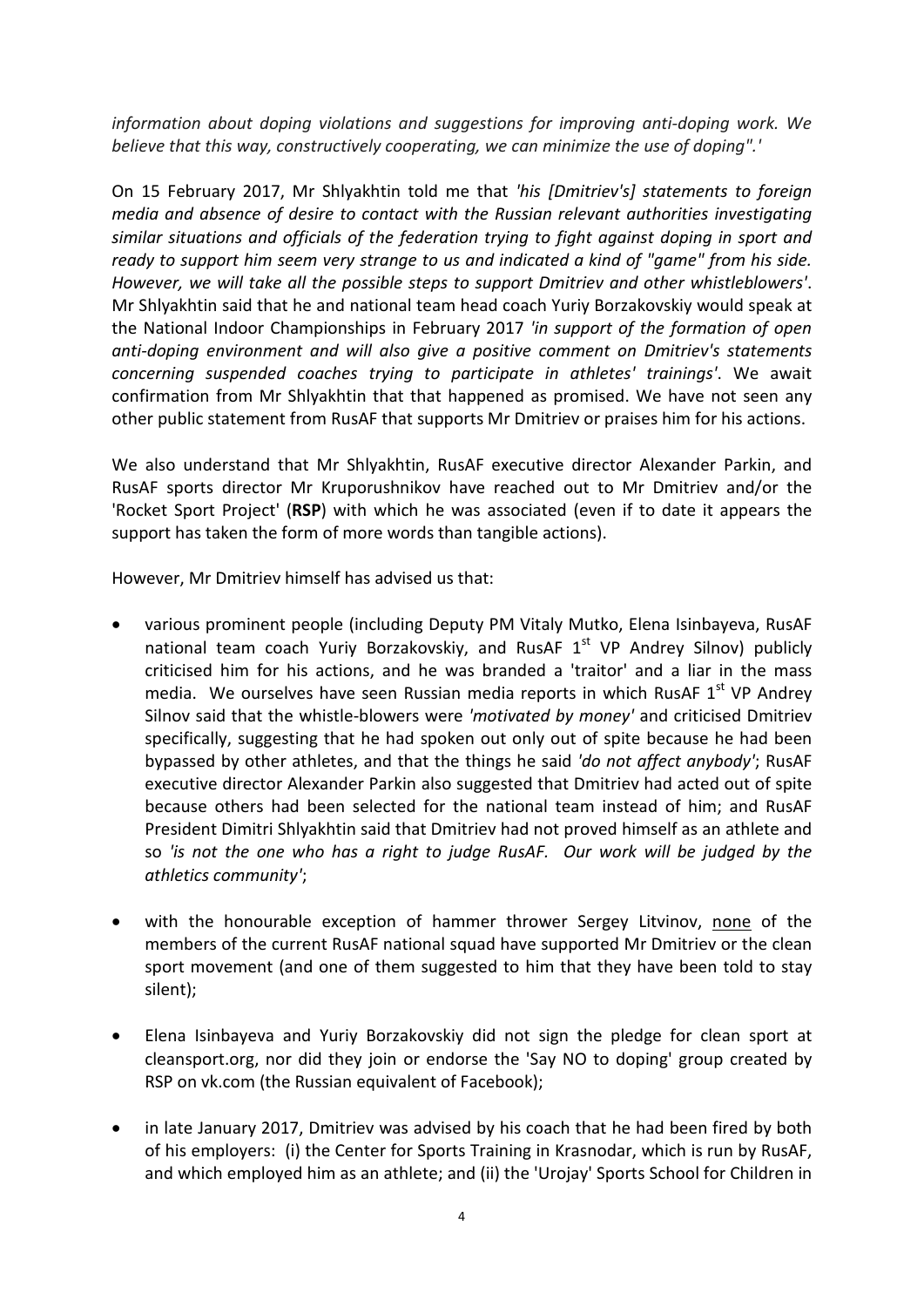the Krasnodar Region, which is run by the Ministry for Sport of the Krasnodar Region, and which employed him as a coach/athlete. Sergey Litvinov intervened and got him reinstated to the first position, at the Center for Sports Training in Krasnodar (RusAF also wrote to them), but he was not reinstated to the second position. There had been no suggestion that he was going to be fired from these positions before the ARD documentary was aired. RusAF says that he was *'dismissed at his own request'*;

- he was told that officials from the Ministry for Sport were encouraging one of the coaches he accused in the ARD documentary of doping athletes to sue him for defamation, and even offered to give him their lawyer to take the case (RusAF say this is not true);
- he was required to attend an interview by a criminal investigator from the Investigative Committee to explain the allegations he made on the ARD documentary. He says she treated him as if he was the criminal, not the accuser, and called him a *'snitch'* and a *'slanderer'*, and noted that slander is a criminal offence in Russia; he says she said *'How are you feeling now being a snitch? Do you know that in Russia we don't like snitches? How are you going to live with that? Does your conscience allow you to be a snitch and you are feeling fine now?'*; and she called Rodchenkov and the Stepanovs *'traitors'*, and asked him how much he had been paid by ARD and WADA to speak out; and
- his relatives told him they had received phone calls from the police and the military, asking where he was, and on 23 February he was approached in a hotel where he was staying by four men, including an FSB agent, the head of the army recruitment office, and a policeman. They took his passport from him, and he only got it back after a struggle. They told him that he had to sign a document acknowledging that he was obliged to report to the army recruitment office on 27 February, or else he would be put in prison immediately. He had been registered with the army recruitment office where his parents live for many years, but they never previously made any attempt to find him or ask him to report for military service. He did not report, and as a result, according to RusAF, *'materials from the Crimean military administrative agency were transferred to law enforcement agencies to resolve the issue of criminal liability'*.

As a result of all of the above, Mr Dmitriev advised that he felt too isolated and at risk to continue with his fight for clean sport in track & field, and ultimately he felt it necessary to leave Russia entirely and take sanctuary abroad.

2.6 WADA has determined that all of the conditions it has specified for the reinstatement of RUSADA as a truly autonomous, independent and properly-resourced national anti-doping organisation have been met, and on that basis has reinstated RUSADA as the official, Code-compliant NADO for Russia. (The current WADA roadmap contemplates full reinstatement of RUSADA by November 2017, but that depends on timely achievement of the various milestones on that roadmap. If there are delays/interference in achieving any of those milestones, then the timeframe for compliance will be delayed and the November date would, we understand, be unlikely to be achievable).

We understand that the international experts appointed by WADA have recruited a new cohort of Doping Control Officers, who are now being trained by UK Anti-Doping. The